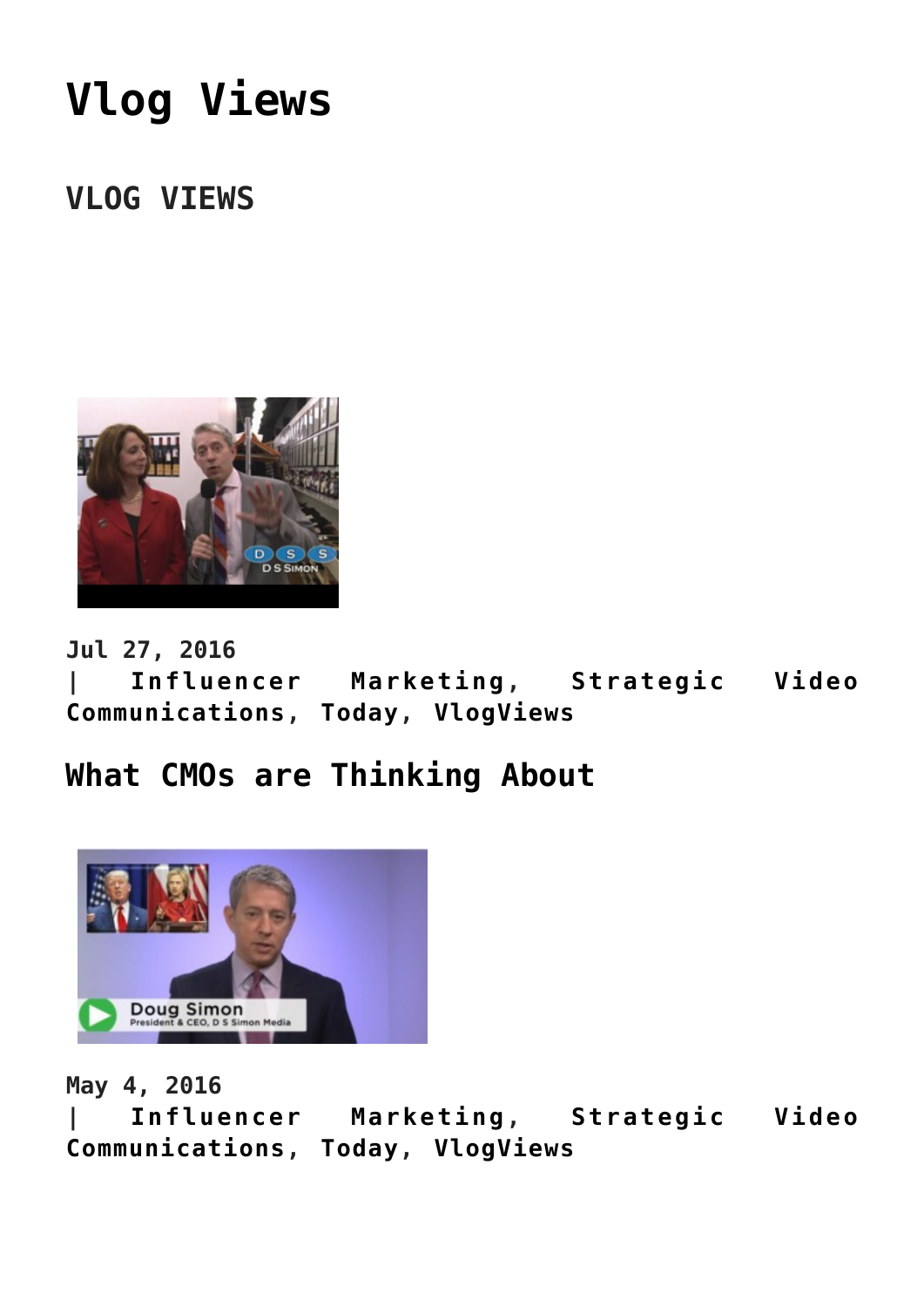**[Will These Key PR Advantages Give Trump](https://www.commpro.biz/will-these-key-pr-advantages-give-trump-the-ultimate-edge-of-hillary-clinton/) [the Ultimate Edge Over Hillary Clinton?](https://www.commpro.biz/will-these-key-pr-advantages-give-trump-the-ultimate-edge-of-hillary-clinton/)**



**Apr 27, 2016**

**| [Influencer Marketing](https://www.commpro.biz/./influencer-marketing/), [Strategic Video](https://www.commpro.biz/./strategic-video-comm/) [Communications,](https://www.commpro.biz/./strategic-video-comm/) [Today,](https://www.commpro.biz/./today/) [VlogViews](https://www.commpro.biz/./strategic-video-comm/vlogviews/)**

**[Is Your Campaign Cutting Through the](https://www.commpro.biz/is-your-campaign-cutting-through-the-election-clutter/) [Election Clutter?](https://www.commpro.biz/is-your-campaign-cutting-through-the-election-clutter/)**



**Mar 8, 2016**

**| [Influencer Marketing](https://www.commpro.biz/./influencer-marketing/), [Strategic Video](https://www.commpro.biz/./strategic-video-comm/) [Communications,](https://www.commpro.biz/./strategic-video-comm/) [Today,](https://www.commpro.biz/./today/) [VlogViews](https://www.commpro.biz/./strategic-video-comm/vlogviews/)**

**[Industry Veteran Added by D S Simon Media](https://www.commpro.biz/industry-veteran-added-by-d-s-simon-media-as-firm-rolls-out-new-service-offerings/) [As Firm Rolls Out New Service Offerings](https://www.commpro.biz/industry-veteran-added-by-d-s-simon-media-as-firm-rolls-out-new-service-offerings/)**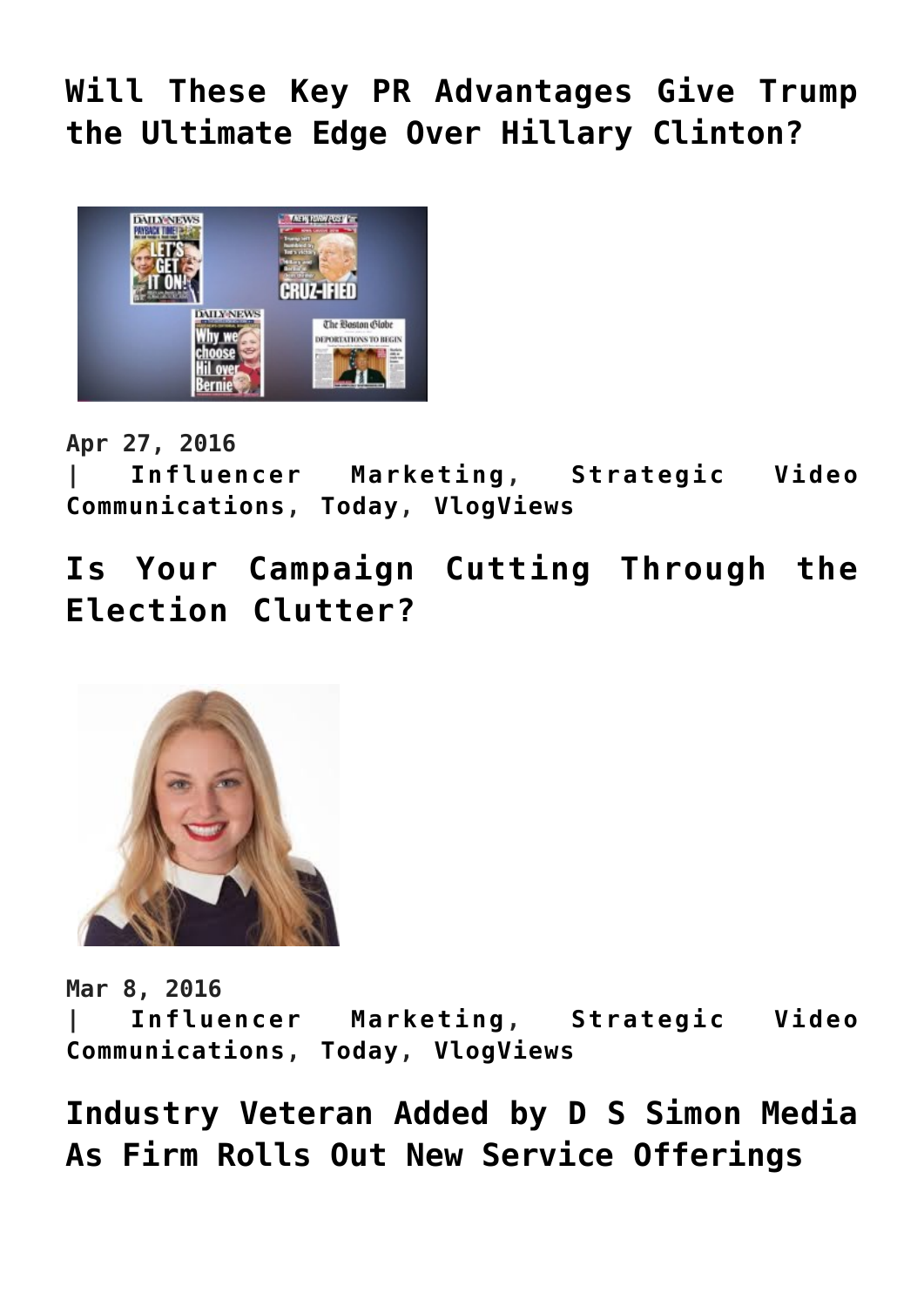

**Feb 25, 2016 | [Influencer Marketing](https://www.commpro.biz/./influencer-marketing/), [Strategic Video](https://www.commpro.biz/./strategic-video-comm/) [Communications,](https://www.commpro.biz/./strategic-video-comm/) [Today,](https://www.commpro.biz/./today/) [VlogViews](https://www.commpro.biz/./strategic-video-comm/vlogviews/)**

**[Why Trump's Pick for VP Could Pave The](https://www.commpro.biz/why-trumps-pick-for-vp-could-pave-the-way-to-the-white-house/) [Way to the White House](https://www.commpro.biz/why-trumps-pick-for-vp-could-pave-the-way-to-the-white-house/)**



**Feb 24, 2016**

**| [Influencer Marketing](https://www.commpro.biz/./influencer-marketing/), [Strategic Video](https://www.commpro.biz/./strategic-video-comm/) [Communications,](https://www.commpro.biz/./strategic-video-comm/) [Today,](https://www.commpro.biz/./today/) [VlogViews](https://www.commpro.biz/./strategic-video-comm/vlogviews/)**

**[Uber's PR Nightmare After Kalamazoo](https://www.commpro.biz/ubers-pr-nightmare-after-kalamazoo-shootings/) [Shootings](https://www.commpro.biz/ubers-pr-nightmare-after-kalamazoo-shootings/)**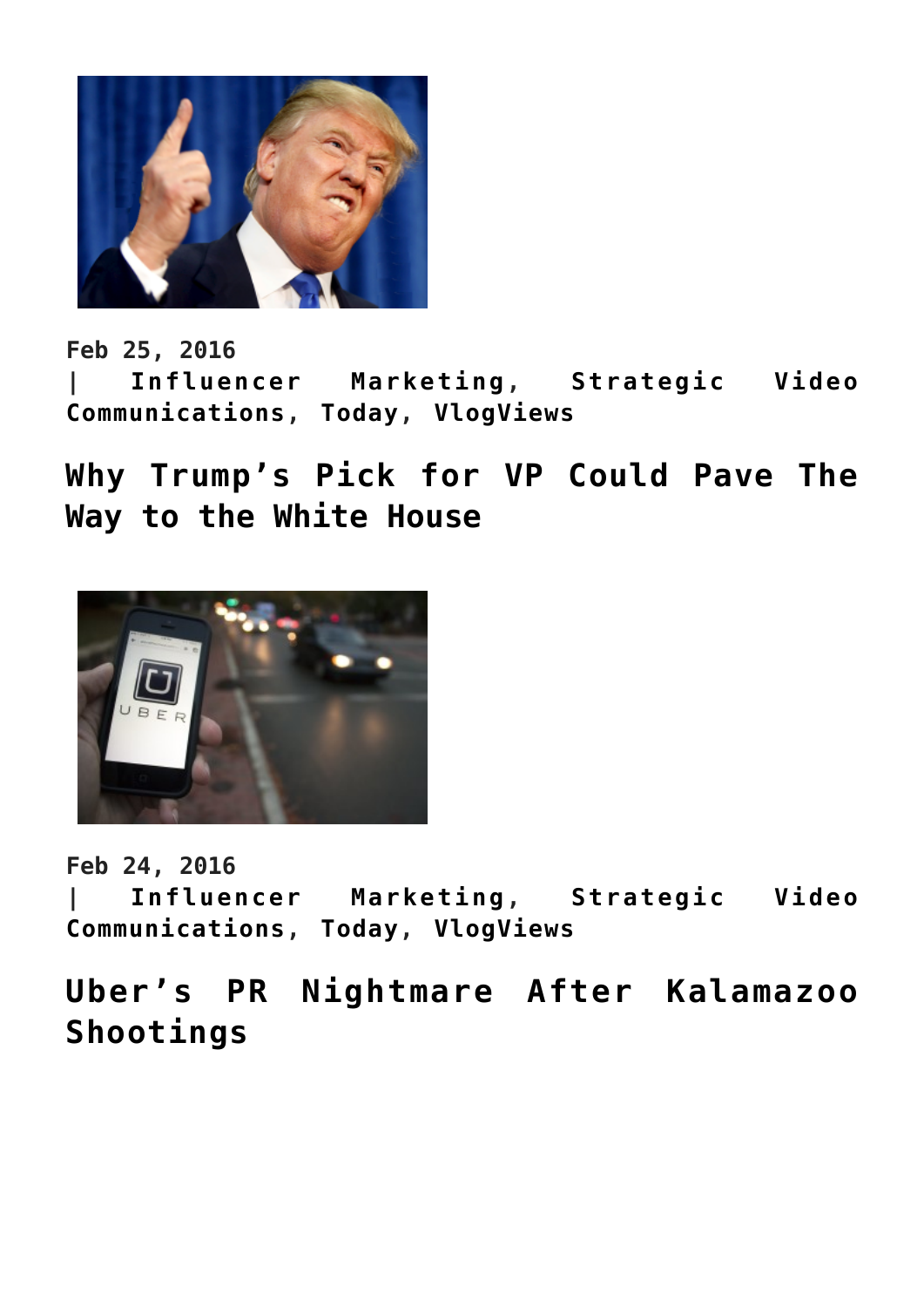

**Feb 18, 2016**

**| [Influencer Marketing](https://www.commpro.biz/./influencer-marketing/), [Strategic Video](https://www.commpro.biz/./strategic-video-comm/) [Communications,](https://www.commpro.biz/./strategic-video-comm/) [Today,](https://www.commpro.biz/./today/) [VlogViews](https://www.commpro.biz/./strategic-video-comm/vlogviews/)**

**[Media Training Minute: Peyton Manning in](https://www.commpro.biz/media-training-minute-peyton-manning-in-crisis-communication-mode/) [Crisis Communication Mode](https://www.commpro.biz/media-training-minute-peyton-manning-in-crisis-communication-mode/)**



**Feb 12, 2016**

**| [Influencer Marketing](https://www.commpro.biz/./influencer-marketing/), [Strategic Video](https://www.commpro.biz/./strategic-video-comm/) [Communications,](https://www.commpro.biz/./strategic-video-comm/) [Today,](https://www.commpro.biz/./today/) [VlogViews](https://www.commpro.biz/./strategic-video-comm/vlogviews/)**

**[Three Pieces of Communications Advice for](https://www.commpro.biz/three-pieces-of-communications-advice-for-hillary-clinton/) [Hillary Clinton](https://www.commpro.biz/three-pieces-of-communications-advice-for-hillary-clinton/)**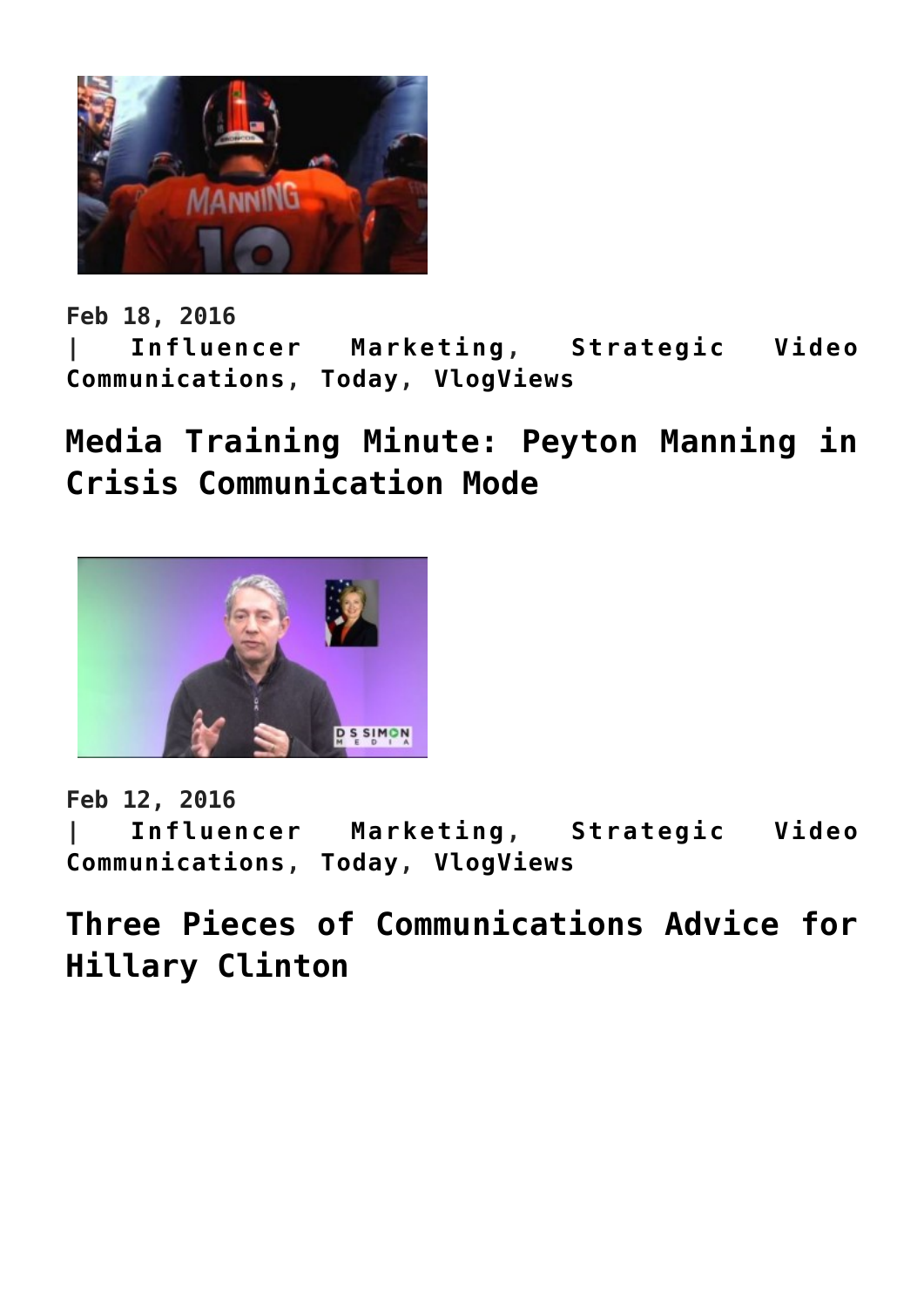

**Feb 11, 2016**

**| [Influencer Marketing](https://www.commpro.biz/./influencer-marketing/), [Strategic Video](https://www.commpro.biz/./strategic-video-comm/) [Communications,](https://www.commpro.biz/./strategic-video-comm/) [Today,](https://www.commpro.biz/./today/) [VlogViews](https://www.commpro.biz/./strategic-video-comm/vlogviews/)**

**[Media Training Minute: Cam Newton's Super](https://www.commpro.biz/media-training-minute-cam-newtons-super-bowl-media-meltdown/) [Bowl Media Meltdown](https://www.commpro.biz/media-training-minute-cam-newtons-super-bowl-media-meltdown/)**



**Feb 10, 2016**

**| [Influencer Marketing](https://www.commpro.biz/./influencer-marketing/), [Strategic Video](https://www.commpro.biz/./strategic-video-comm/) [Communications,](https://www.commpro.biz/./strategic-video-comm/) [Today,](https://www.commpro.biz/./today/) [VlogViews](https://www.commpro.biz/./strategic-video-comm/vlogviews/)**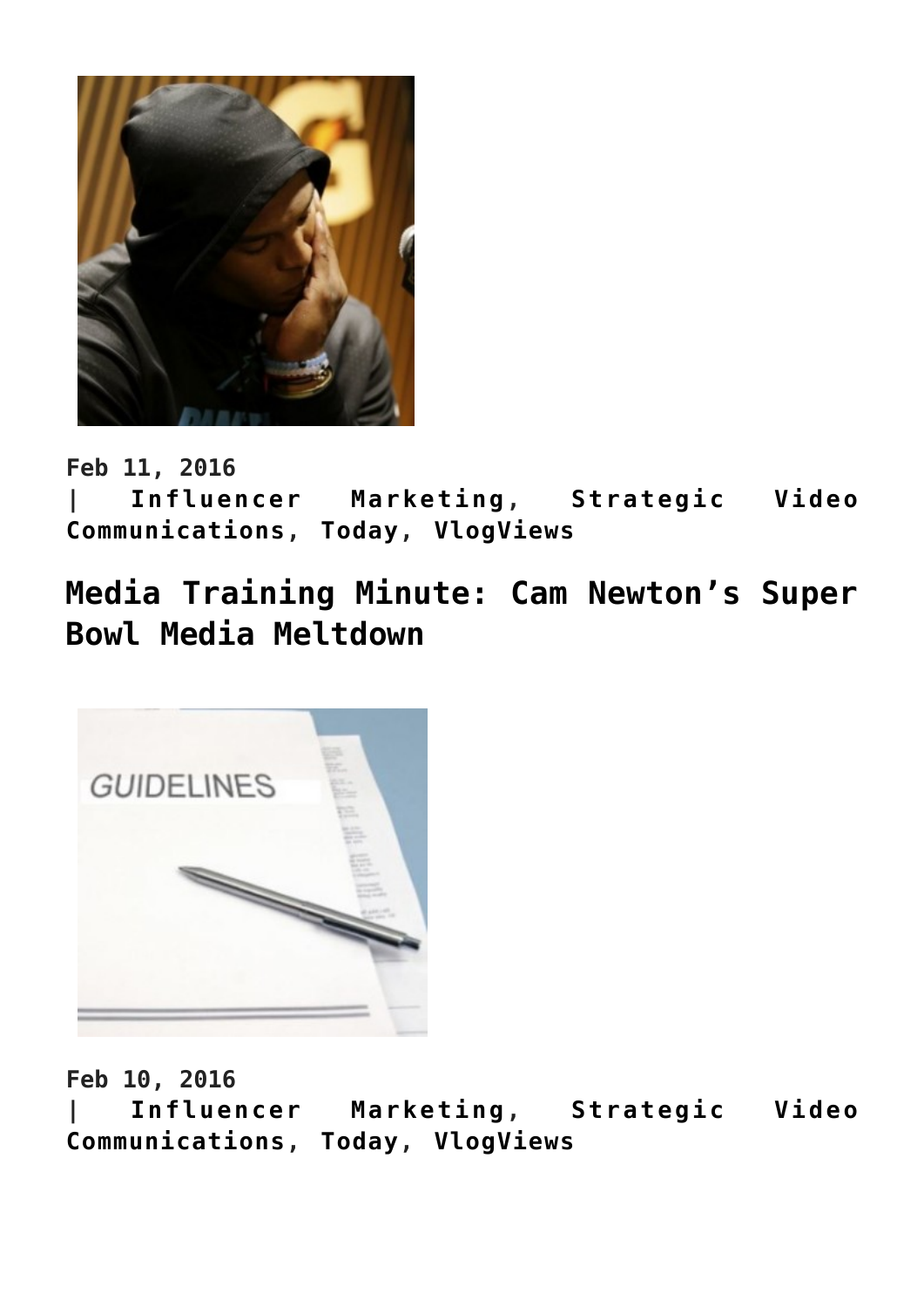**[PR Must Lead on New FTC Native](https://www.commpro.biz/pr-must-lead-on-new-ftc-native-advertising-sponsored-content-guidelines/) [Advertising, Sponsored Content Guidelines](https://www.commpro.biz/pr-must-lead-on-new-ftc-native-advertising-sponsored-content-guidelines/)**



**Feb 9, 2016 | [Influencer Marketing](https://www.commpro.biz/./influencer-marketing/), [Strategic Video](https://www.commpro.biz/./strategic-video-comm/) [Communications,](https://www.commpro.biz/./strategic-video-comm/) [Today,](https://www.commpro.biz/./today/) [VlogViews](https://www.commpro.biz/./strategic-video-comm/vlogviews/)**

**[Brands Score Marketing Wins By Breaking](https://www.commpro.biz/brands-score-marketing-wins-by-breaking-world-records-at-the-super-bowl/) [World Records At The Super Bowl](https://www.commpro.biz/brands-score-marketing-wins-by-breaking-world-records-at-the-super-bowl/)**



**Feb 8, 2016**

**| [Influencer Marketing](https://www.commpro.biz/./influencer-marketing/), [Strategic Video](https://www.commpro.biz/./strategic-video-comm/) [Communications,](https://www.commpro.biz/./strategic-video-comm/) [Today,](https://www.commpro.biz/./today/) [VlogViews](https://www.commpro.biz/./strategic-video-comm/vlogviews/)**

**[Pre-Game Campaigns Can Help Score](https://www.commpro.biz/pre-game-campaigns-can-help-score-touchdowns-for-marketers/)**